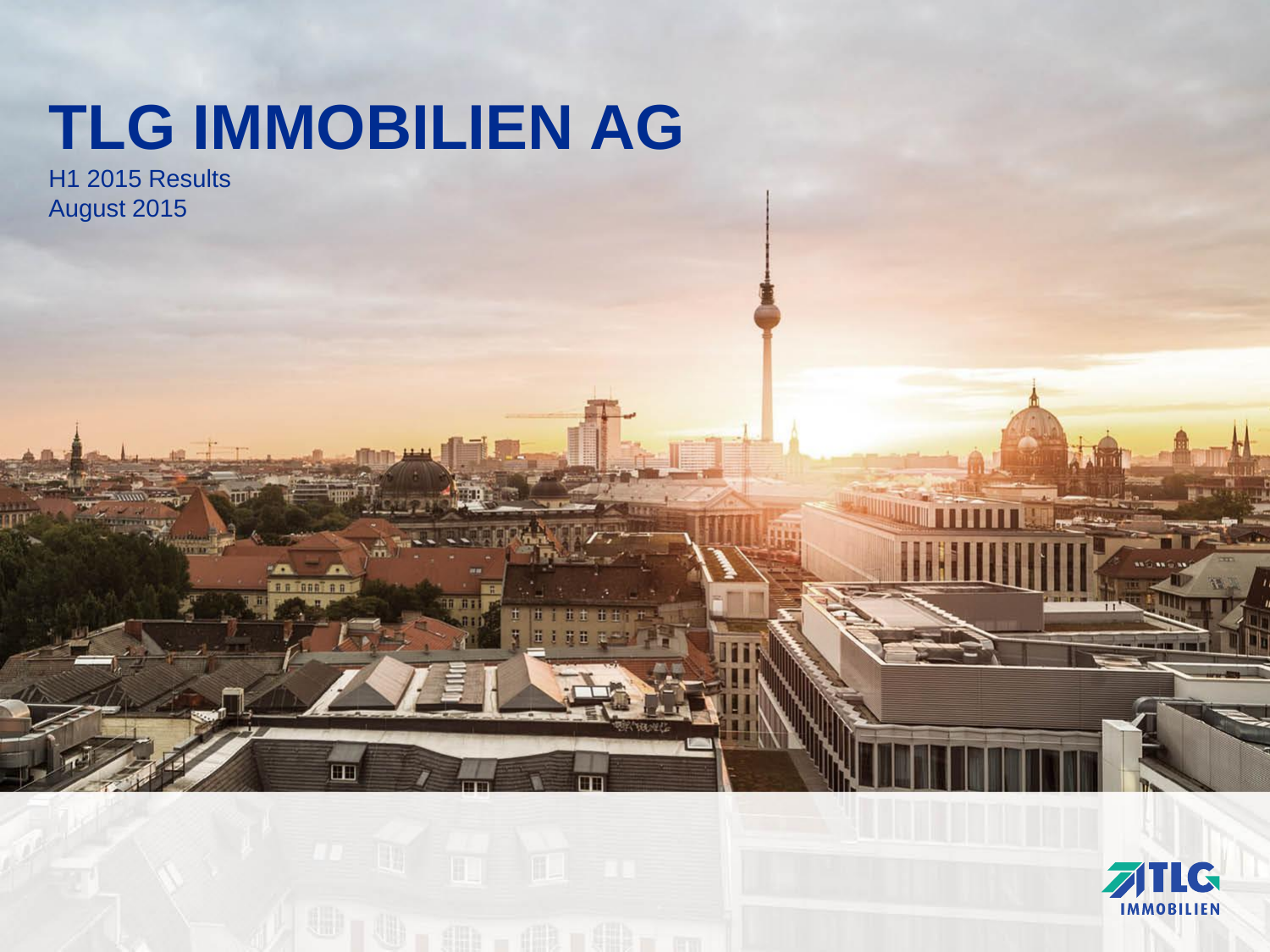

## **Disclaimer**

This presentation includes statements, estimates, opinions and projections with respect to anticipated future performance of TLG IMMOBILIEN ("Forward-Looking Statements") which reflect various assumptions concerning anticipated results taken from TLG IMMOBILIEN's current business plan or from public sources which have not been independently verified or assessed by TLG IMMOBILIEN and which may or may not prove to be correct. Any Forward-Looking Statements reflect current expectations based on the current business plan and various other assumptions and involve significant risks and uncertainties and should not be read as guarantees of future performance or results and will not necessarily be accurate indications of whether or not such results will be achieved. Any Forward-Looking Statements only speak as at the date this presentation. Various known and unknown risks. uncertainties and other factors could lead to material differences between the actual future results, financial situation, development or performance of TLG IMMOBILIEN and the estimates given here. These factors include those discussed in TLG IMMOBILIEN's public reports which are available on TLG IMMOBILIEN's website at www.tlg.de. It is up to the reader of this presentation to make its own assessment of the validity of any Forward-Looking Statements and other assumptions and no liability is accepted by TLG IMMOBILIEN in respect of the achievement of such Forward-Looking Statements or other assumptions.

TLG IMMOBILIEN has no obligation whatsoever to update or revise any of the information, Forward-Looking Statements or the conclusions contained herein or to reflect new events or circumstances or to correct any inaccuracies which may become apparent subsequent to the date hereof.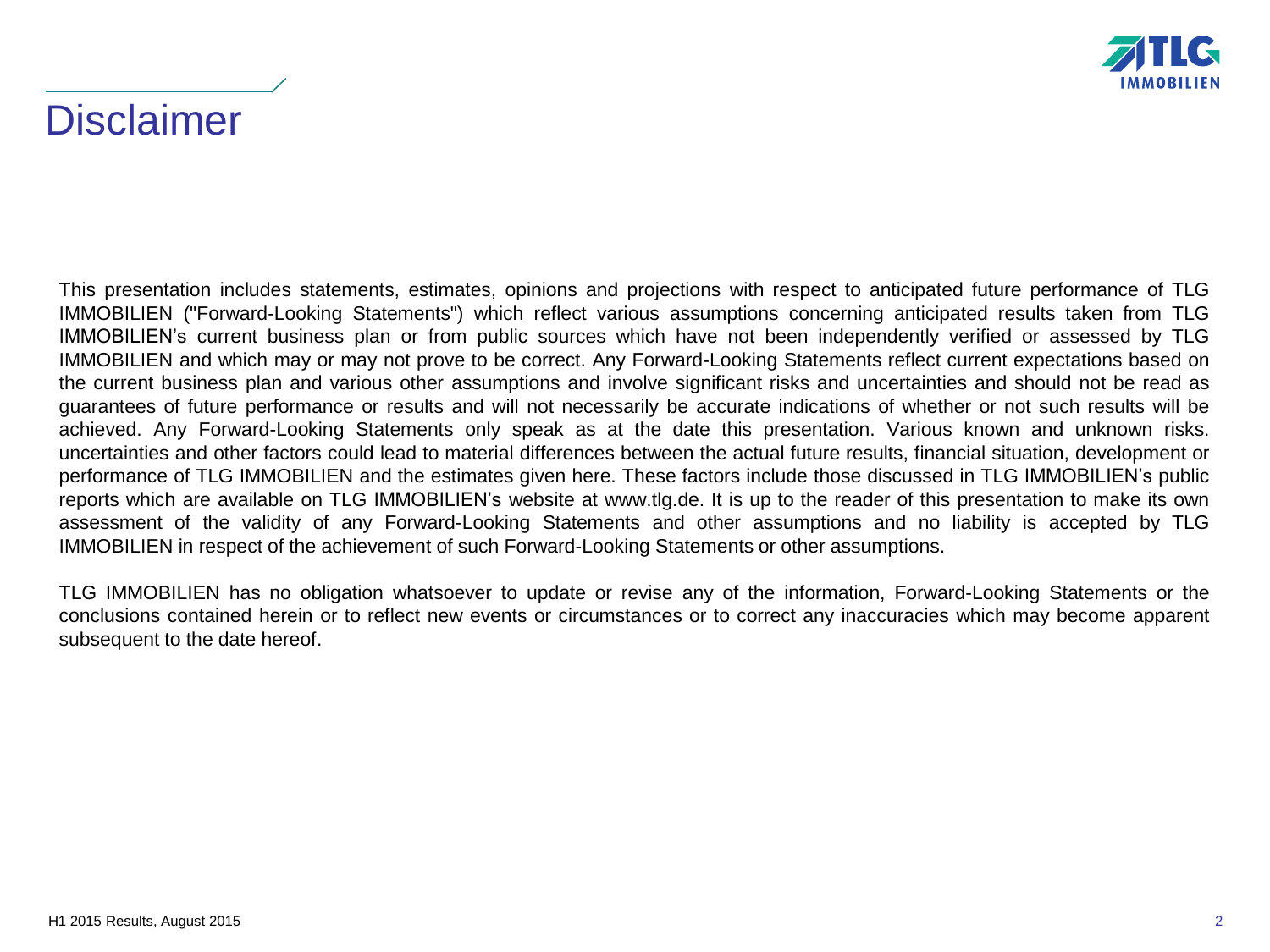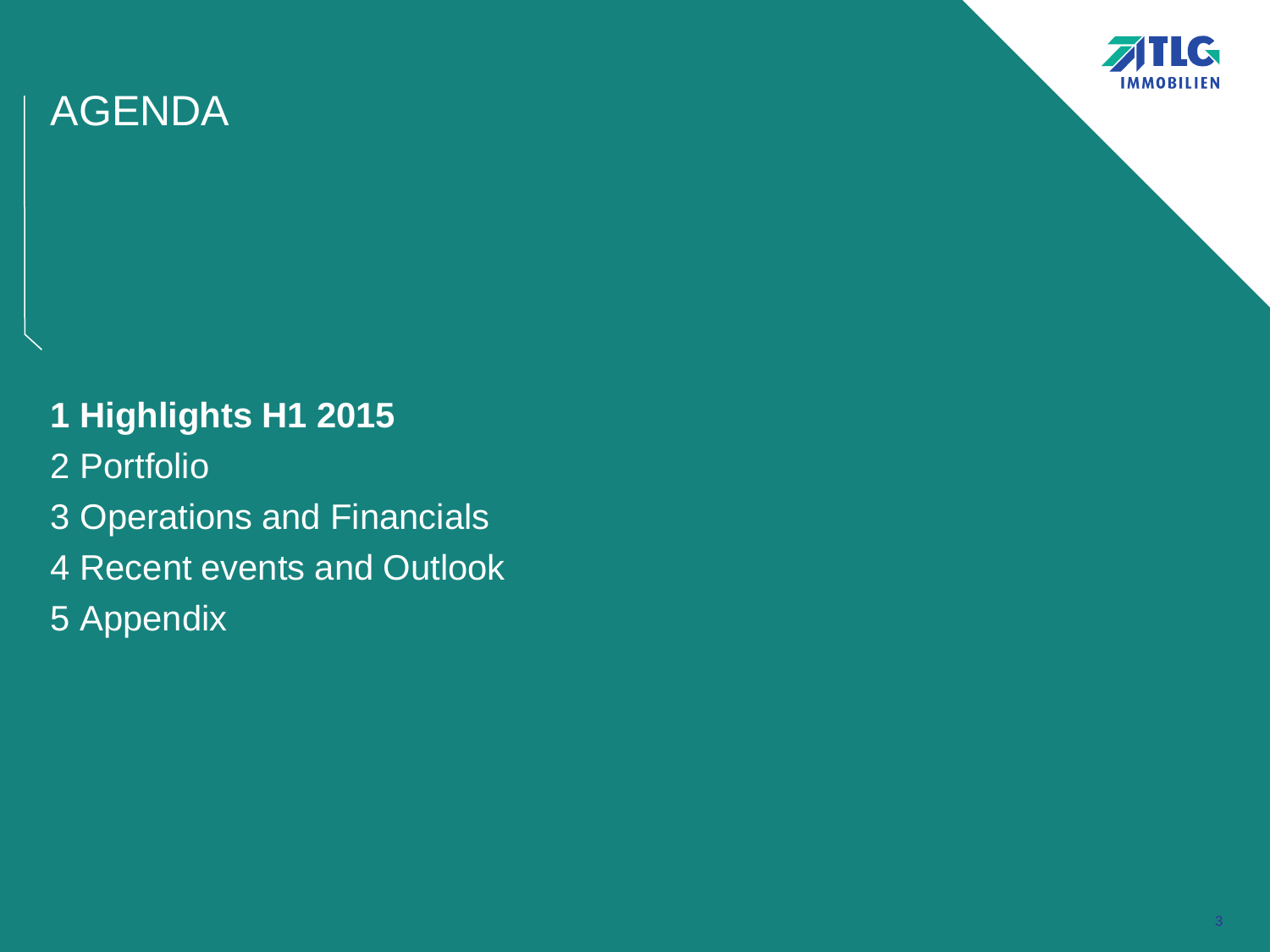Highlights H1 2015



# Key highlights in H1 2015

## **Portfolio and operations**

- **7.2% YoY growth in rental income** to €61.1m as well as positive effects of improved cost structure driving substantial **FFO increase by 19.2% YoY** to €31.0m in first half of 2015, compared to H1 2014
- Core portfolio with strong cash generation, currently producing a GRI yield of 7.3%

## **Balance sheet**

111111-0

- **YTD increase in EPRA NAV/s by 9.4%** to €16,31 significantly influenced by revaluation gains of €57.7m
- **Maintaining conservative leverage structure with Net LTV of 41%**
- Continuously operating with **marginal cost of debt** of c. 2%

 $m$   $\Gamma$  .

## **Growth**

- Ahead of plan: Successful acquisition activity in 2015 with approx. **€144m of signed and partially closed transactions year-to-date**
- Committed to further Core portfolio growth from leveraging leading regional market position and local reach in Core regions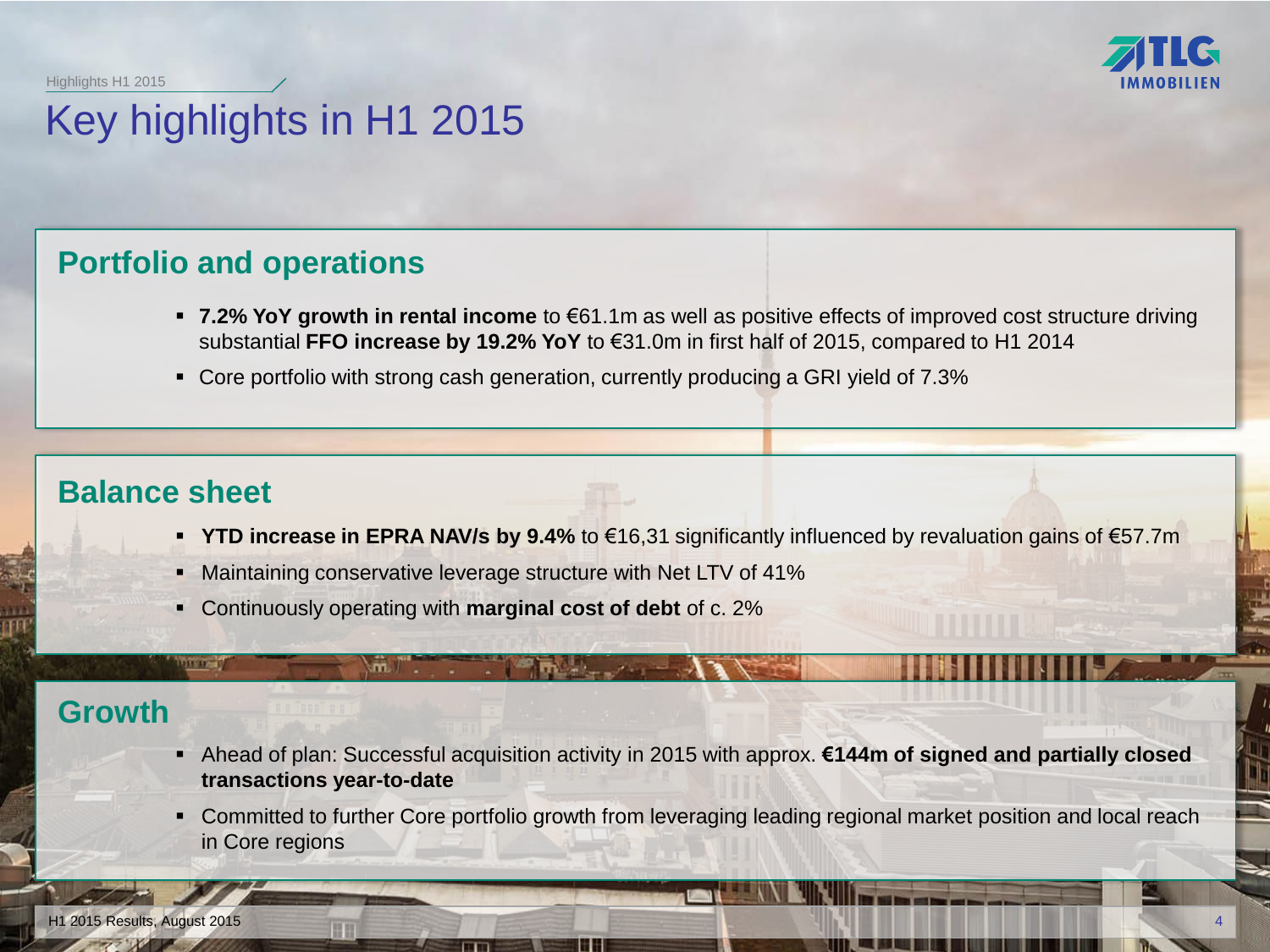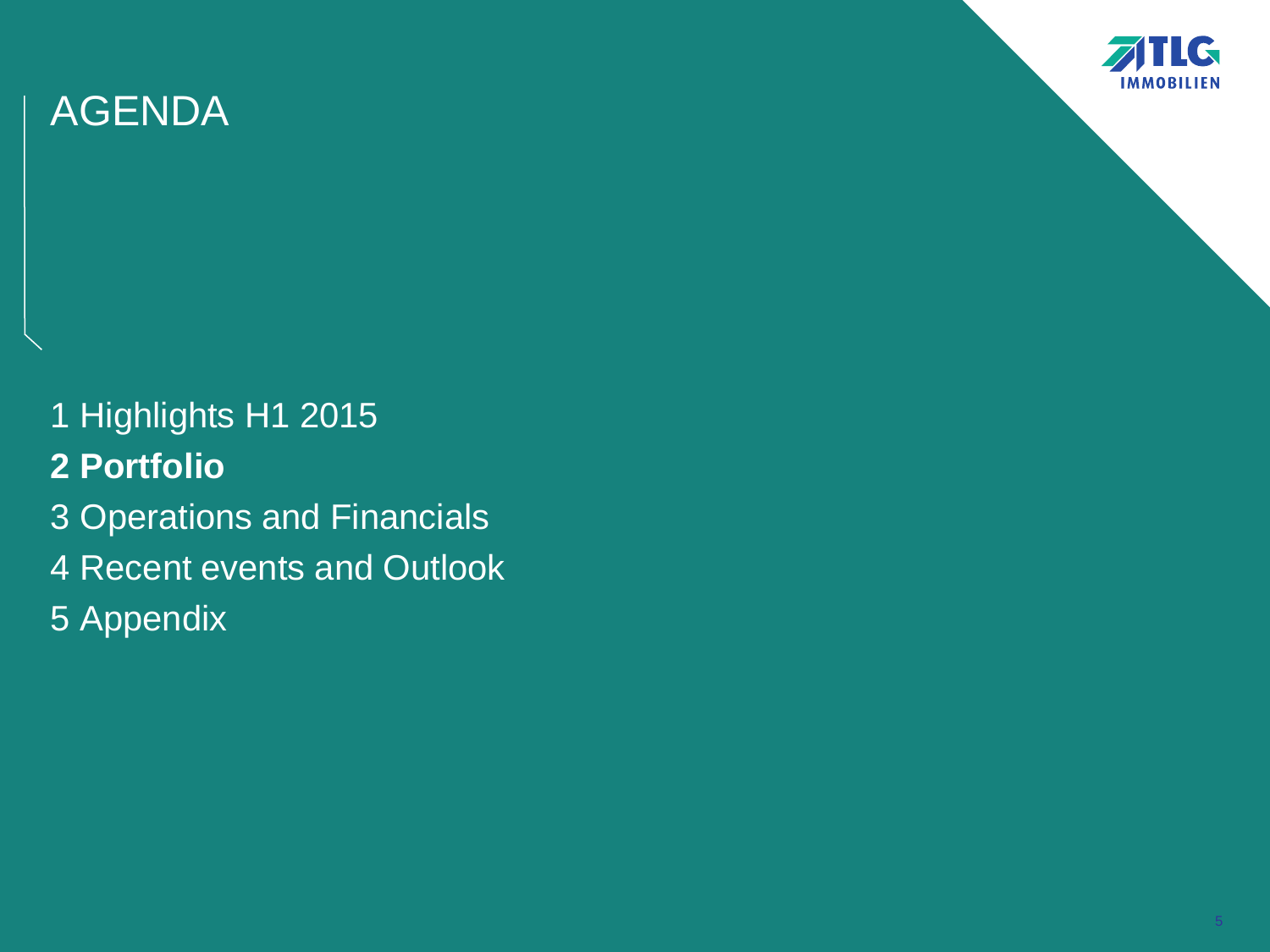

Portfolio

# Significant portfolio growth in H1 2015

### **TLG IMMOBILIEN portfolio as of 30 June 2015**



*Retail Berlin*



*Office Dresden*



|                                     | <b>Office</b> | <b>Retail</b> | Hotel | Core<br>portfolio | Non-core<br>portfolio | Total<br>30 Jun 15 | <b>Total</b><br>31 Dec 14 | <b>Change</b> |
|-------------------------------------|---------------|---------------|-------|-------------------|-----------------------|--------------------|---------------------------|---------------|
| IFRS portfolio value $(\epsilon m)$ | 599.8         | 723.3         | 205.6 | 1,528.7           | 93.5                  | 1,622.2            | 1,526.0                   | $+6.3%$       |
| <b>Units</b>                        | 49            | 273           | 5     | 327               | 120                   | 447                | 460                       | -13 units     |
| Annualized net rent $(\epsilon m)$  | 41.3          | 57.3          | 12.6  | 111.2             | 11.4                  | 122.6              | 118.9                     | $+3.1%$       |
| Rental yield (%) (1)                | 7.0           | 7.9           | 5.9   | 7.3               | 12.1                  | 7.5                | 7.8                       | $-0.3p.p.$    |
| <b>EPRA-Vacancy (%)</b>             | 7.2           | 1.9           | 1.2   | 3.9               | 15.3                  | 4.9                | 3.9                       | $+1.0p.p.$    |
| <b>WALT</b> (years)                 | 5.3           | 6.5           | 15.7  | 7.2               | 5.5                   | 7.0                | 7.4                       | $-0.4yrs$     |
| Average rent (€/sqm)                | 9.52          | 9.56          | 14.04 | 9.90              | 3.67                  | 8.55               | 8.38                      | $+2.0%$       |

**IFRS portfolio value development** 

473.5

*+26.7%*

H1 2014

in € million



### **Annualised net rent development**

in € million



H1 2015 Results, August 2015 *(1) Yields calculated on fair market values* 6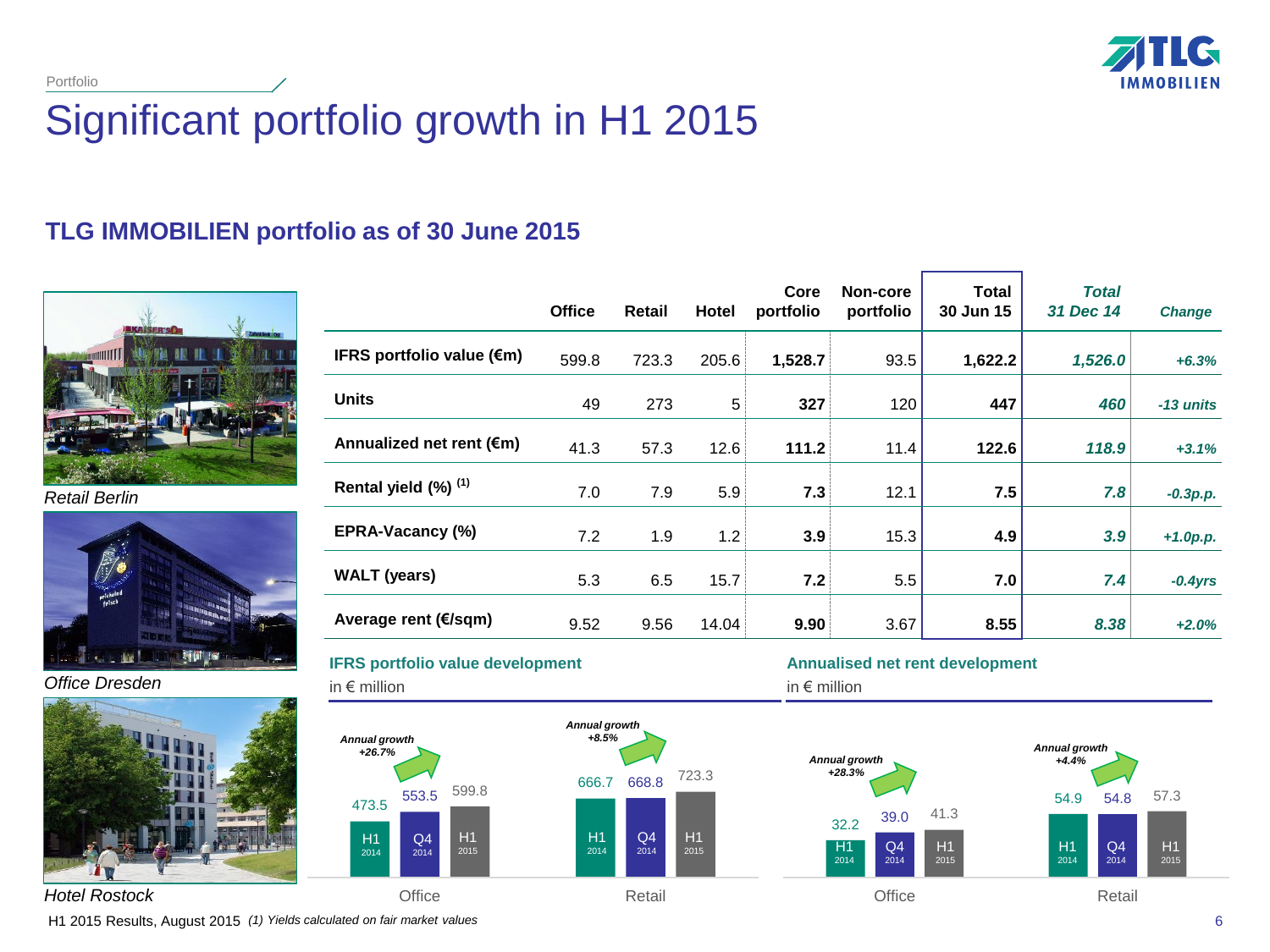

Portfolio

# Stable development of major key metrics

## **Metrics within Core portfolio influenced by positive like-for-like development and new acquisitions**

### **Annualised net rent**



**9.76 9.95 9.43 0.2 9.90** 30-Jun-14 Like-for-like development 30-Jun-15 Acquisitions 30-Jun-15 (including acquisitions) **Average rent** in € / sqm / month

**EPRA Vacancy**



**WALT**



*Like-for-like development*

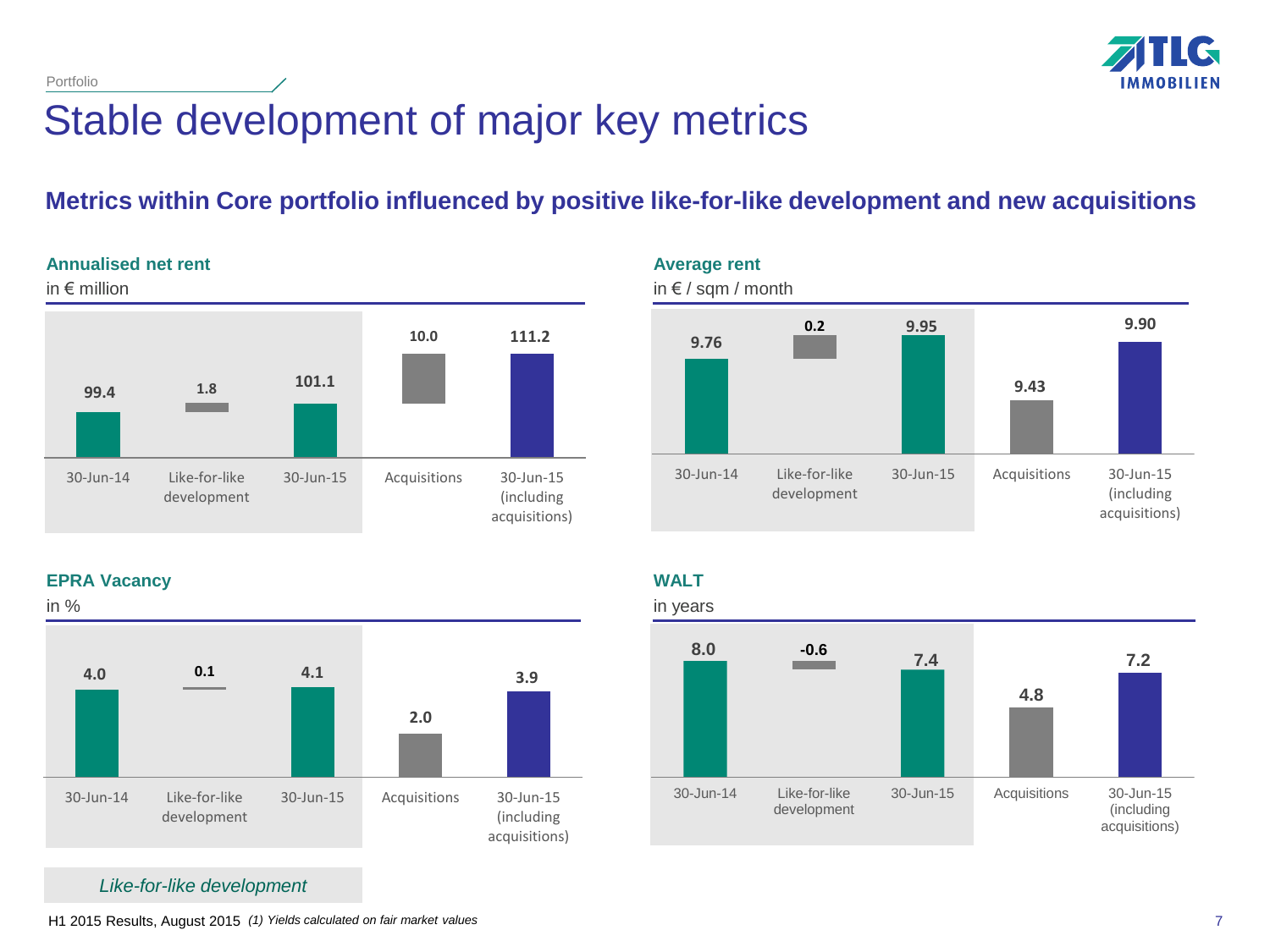

# Delivering on our acquisition plan

### **Signed transactions in H1 2015**

### **Break-down by asset class**

Portfolio



### **Break-down by location**

in %



### in % **Total volume: €144m**

*Portfolio contribution*

### **Signed acquisitions**

| Annualized net rent $(\epsilon m)$ | 11.5 |
|------------------------------------|------|
| Rental yield (%)                   | 8.0% |
| EPRA Vacancy (%)                   | 1.8% |
| WALT (years)                       | 3.7  |

### **Comments**

- **Significant positive effect on FFO due to marginal** incremental platform cost incurred by acquisitions
- **Investments exclusively in growth regions in order to** secure future potential and stable cash flows
- **Recent acquisitions dominated by retail assets with** strong micro-locations and established market position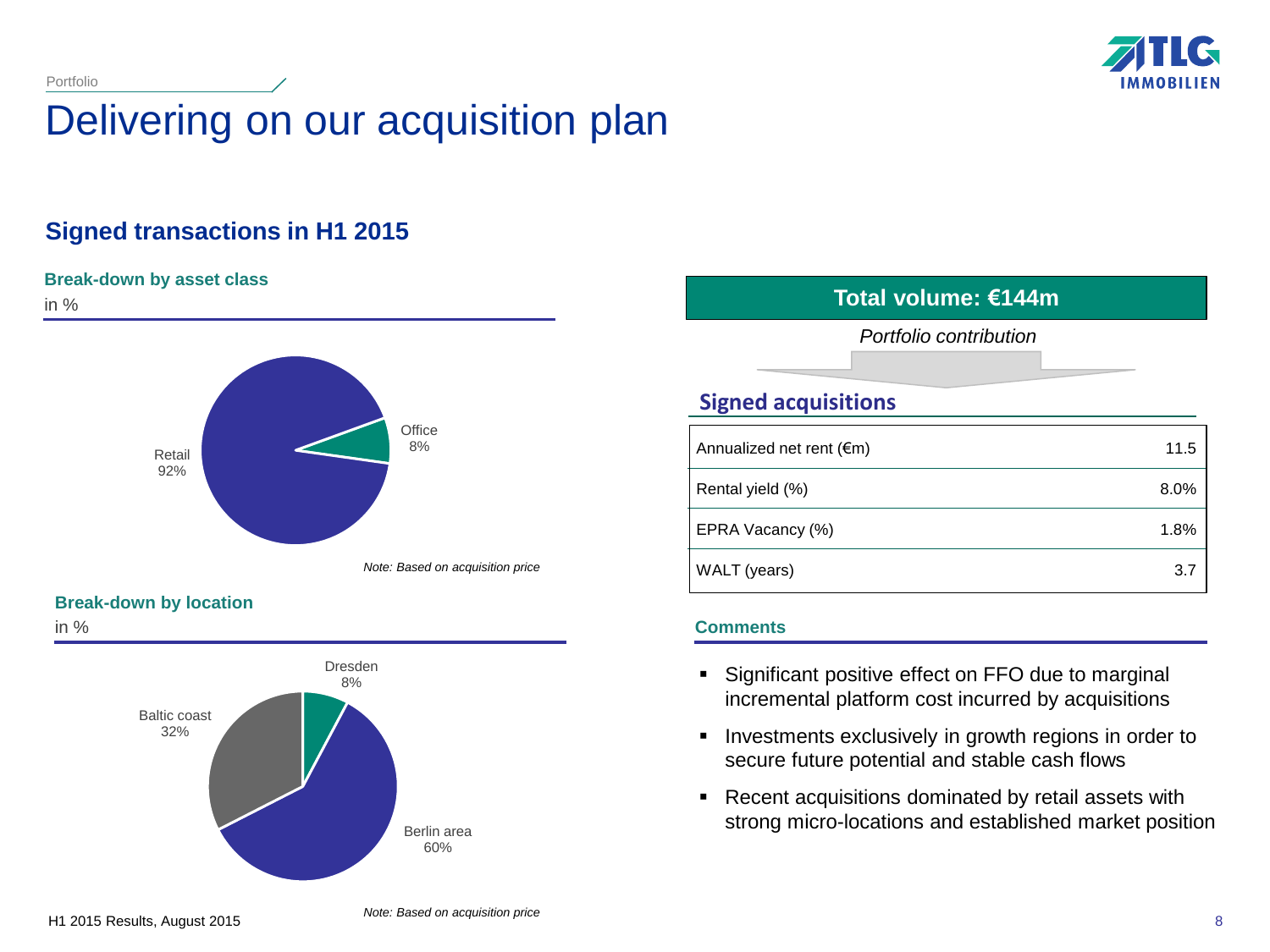Portfolio



# Profit margins on disposals driving up NAV and net income

### **Non-core portfolio: Disposals of 32% on average Y-o-Y between Dec 2011 and Dec 2014**

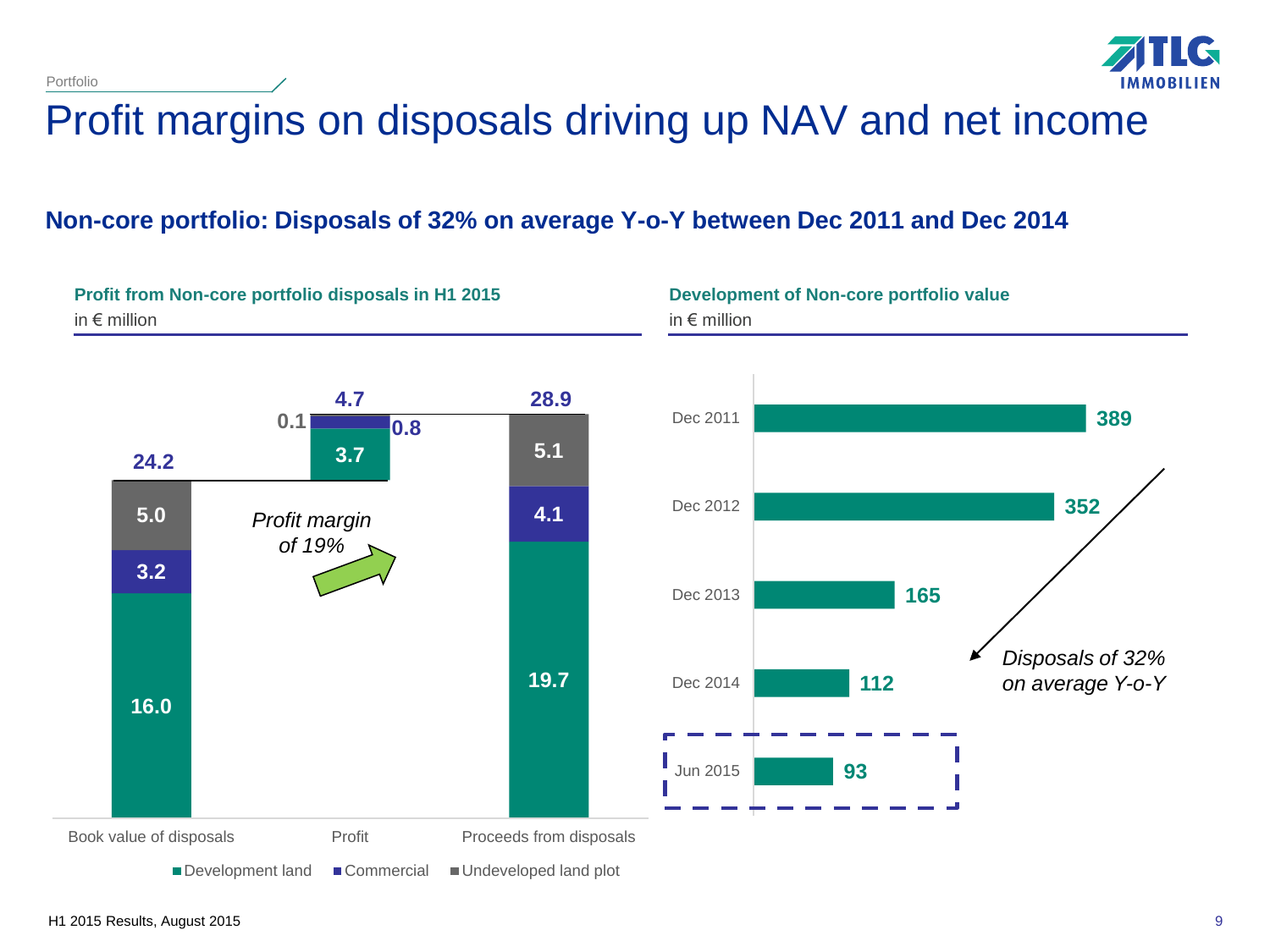

# IFRS portfolio value increased by 6% in H1 2015

**IFRS portfolio fair value reconciliation**

In  $\epsilon$  million

Portfolio

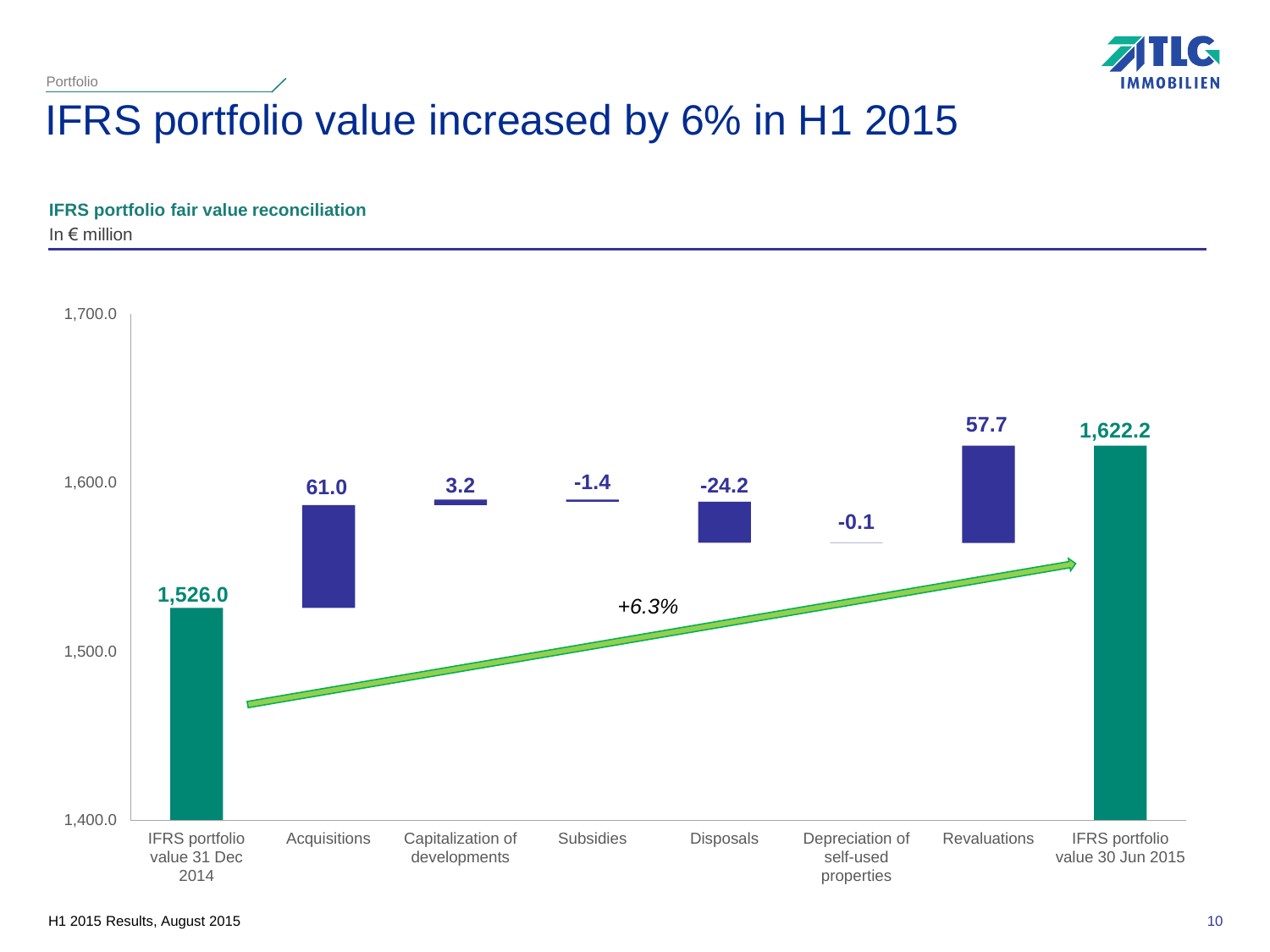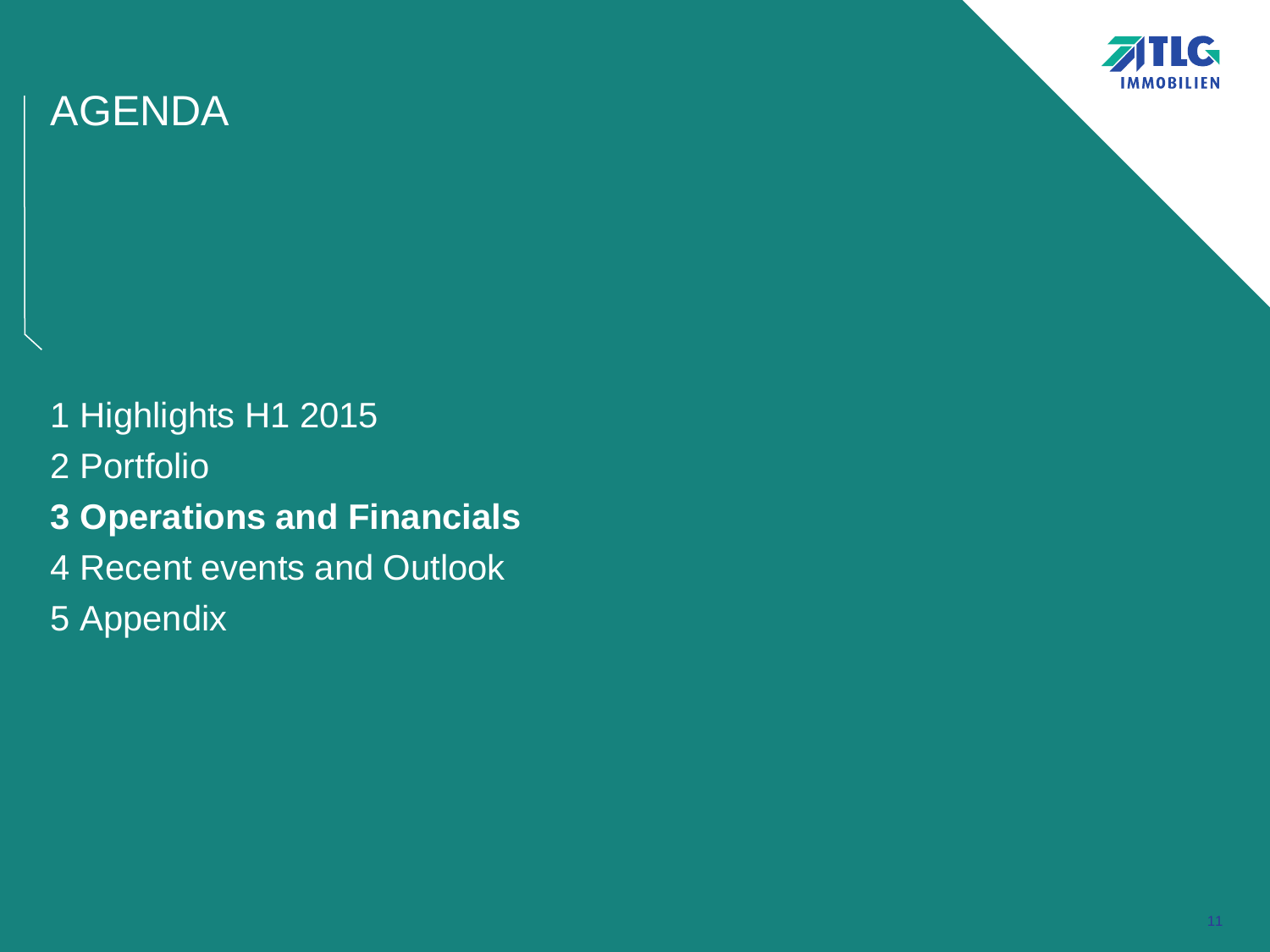

## Major improvement in key financial metrics Y-on-Y

### **Key metrics**

in € million

|                  | H1 2015 | H1 2014      | <b>Comparison</b> |
|------------------|---------|--------------|-------------------|
| <b>GRI</b>       | 61.1    | 57.0         | $+7.2%$           |
| <b>NOI</b>       | 53.9    | 50.0         | $+7.8%$           |
| <b>FFO</b>       | 31.0    | 26.0         | $+19.2%$          |
| FFO/s $(€)$      | 0.51    | $0.50^{(2)}$ | $+2.0%$           |
| Rental yield (1) | 7.3%    | 7.5%         | $-0.2p.p.$        |

|                             | H1 2015 | <b>Dec 2014</b> | <b>Comparison</b> |
|-----------------------------|---------|-----------------|-------------------|
| <b>IFRS Portfolio Value</b> | 1,622.2 | 1,526.0         | $+6.3%$           |
| EPRA NAV/s $(\epsilon)$     | 16.31   | 14.91           | $+9.4%$           |
| <b>Net LTV</b>              | 41.3%   | 40.3%           | $+1.0p.p.$        |

(1) Based on annualised numbers, Core Portfolio only

(2) Based on 52.0m shares





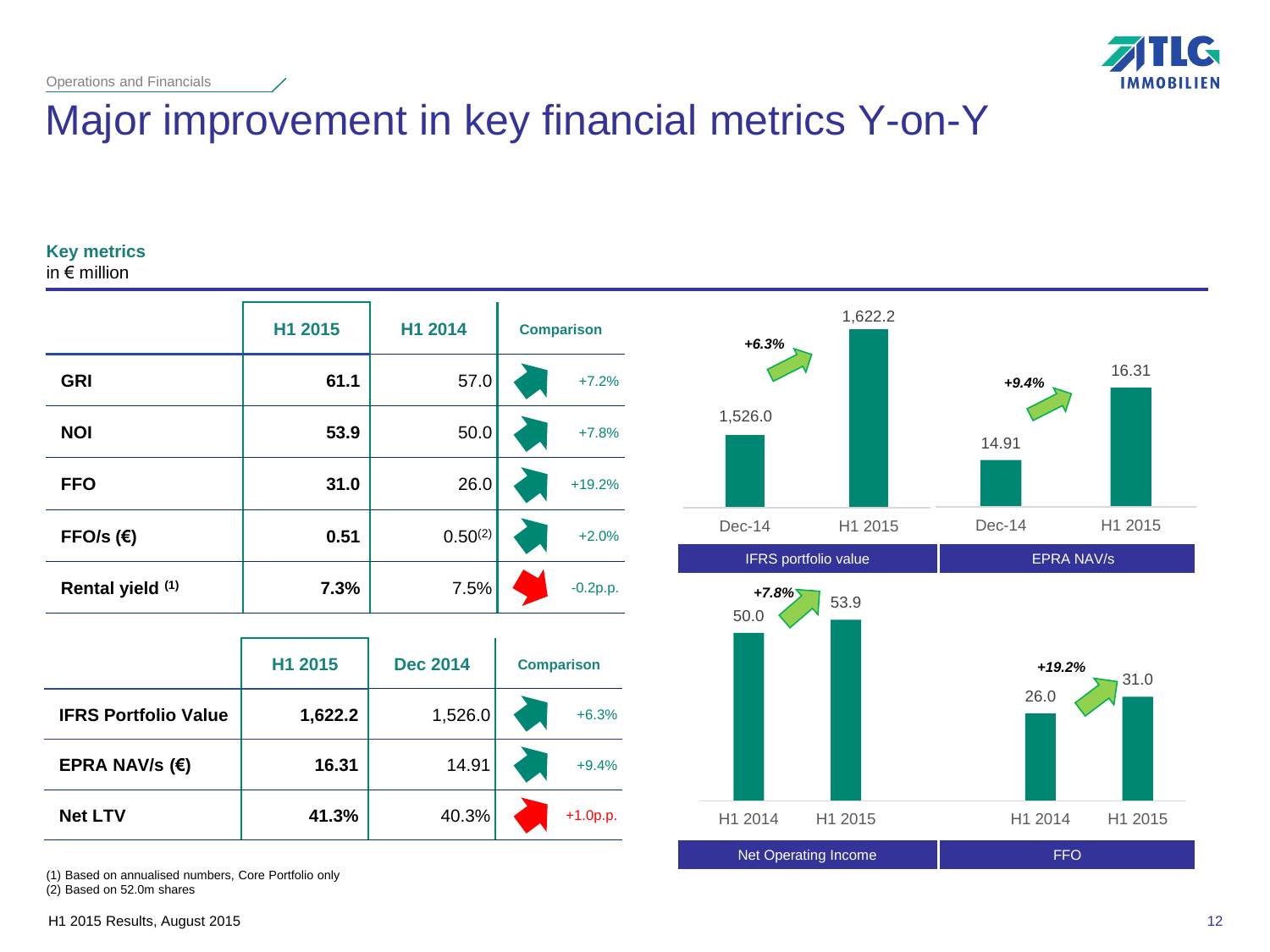## Earnings increase driven by H1 2015

### **Income Statement Comments**

| in $\epsilon$ million                                             |                         | H1 2015 | H1 2014 |
|-------------------------------------------------------------------|-------------------------|---------|---------|
| <b>Rental income</b>                                              |                         | 61.1    | 57.0    |
| Net operating income from letting activities                      | $\mathbf{1}$            | 53.9    | 50.0    |
| Result from the remeasurement of investment property <sup>2</sup> |                         | 57.7    | 51.3    |
| Results from the disposals of investment property                 |                         | 4.6     | 0.5     |
| Results from the disposals of real estate inventory               |                         | 0.1     | 2.3     |
| Other operating income                                            | 3 <sup>2</sup>          | 3.3     | 3.6     |
| Personnel expenses                                                | $\overline{\mathbf{4}}$ | (6.2)   | (7.7)   |
| Depreciation                                                      |                         | (0.4)   | (0.7)   |
| Other operating expenses                                          | 5                       | (3.9)   | (2.4)   |
| Earnings before interest and taxes (EBIT)                         |                         | 109.1   | 96.9    |
| Net interest                                                      | 6                       | (11.4)  | (11.7)  |
| Other financial result                                            | $\overline{7}$          | (0.1)   | (2.0)   |
| Earnings before taxes (EBT)                                       |                         | 97.5    | 83.2    |
| Income taxes                                                      |                         | (22.6)  | (25.8)  |
| <b>Net income</b>                                                 |                         | 74.9    | 57.4    |
| Other comprehensive income (OCI)                                  |                         | 3.4     | (4.7)   |
| <b>Total comprehensive income</b>                                 |                         | 78.3    | 52.7    |



- Increase in NOI from letting activities by 7.8% **1** mainly related to the acquisition of new properties
- Positive remeasurement result due to favourable market conditions, a furthermore low EPRAvacancy rate and long WALT **2**
- $\mathsf{H}$  **H1 2015 primarily includes**  $\epsilon$  **1.1m insurance** gains and € 0.6m reversal of bad debt allowances
- Lower personnel expenses as a result of a successful restructuring **4**
- $\mathsf{H}$  H1 2014 number influenced by  $\in$  2.3m reversal of provision for a subsidy repayment (legal case)
- Relative decrease of interest costs due to loan refinancing despite increase in financial liabilities **6**
- H1 2014 number includes remeasurement of interest rate hedges without an effective hedging relationship. Due to swap restructuring in the beginning of 2014 TLG IMMOBILIEN´s interest hedges now meet IAS39 requirements for effective hedging **7**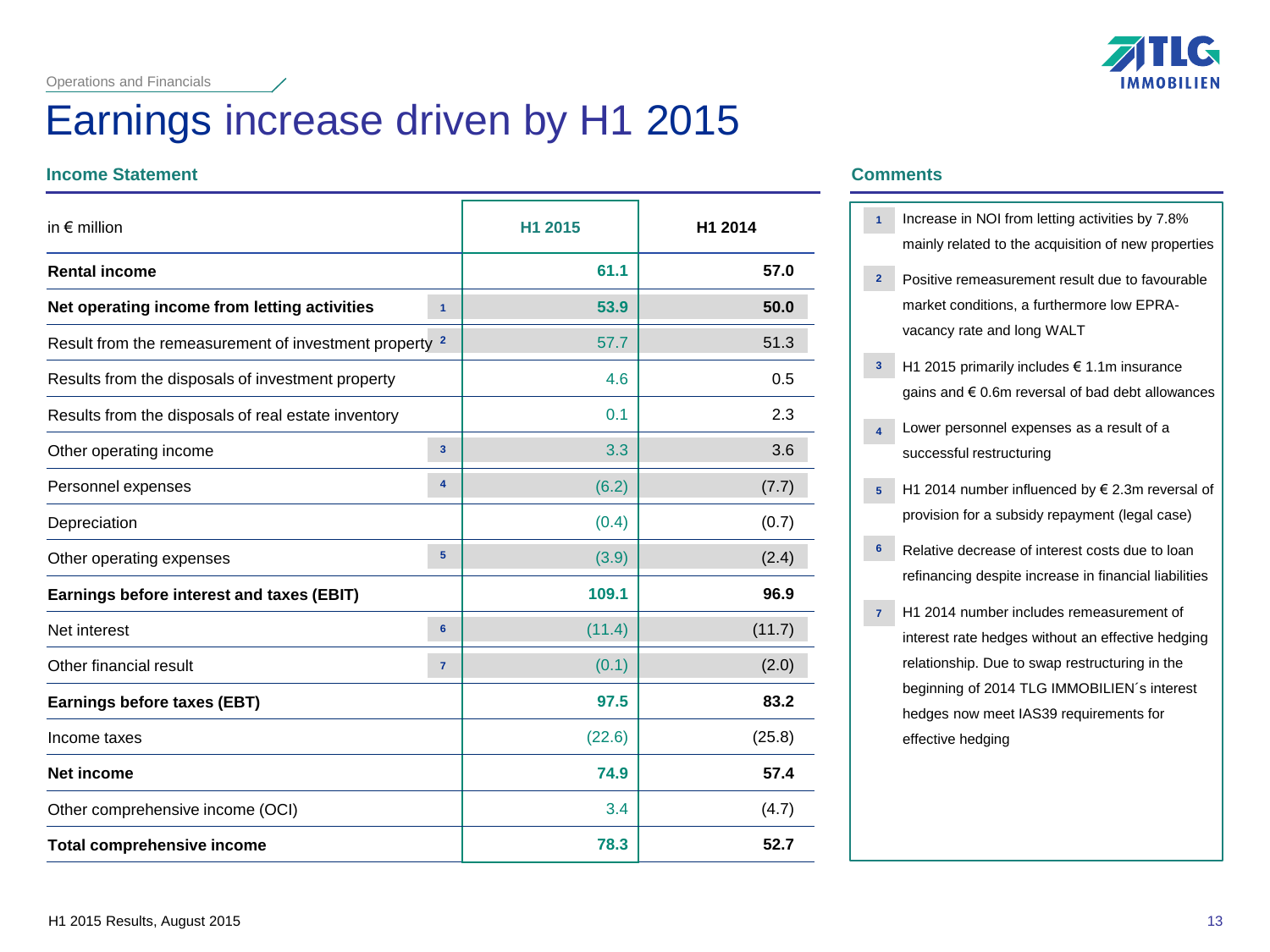

# Strong balance sheet as platform for further growth

### **Balance Sheet Comments**

| in $\epsilon$ million                            |                         | <b>30 June 2015</b> | 31 Dec 2014 |
|--------------------------------------------------|-------------------------|---------------------|-------------|
| <b>Non-current assets</b>                        |                         | 1,716.1             | 1,525.2     |
| Investment property (including advance payments) | $\overline{1}$          | 1,689.6             | 1,495.5     |
| Property, plant and equipment                    |                         | 10.5                | 14.1        |
| Other non-current assets                         |                         | 13.2                | 12.6        |
| Deferred tax assets                              |                         | 2.8                 | 3.0         |
| <b>Current assets</b>                            |                         | 82.1                | 212.8       |
| Inventories                                      |                         | 1.4                 | 1.5         |
| Receivables and other current assets             |                         | 22.0                | 36.7        |
| Cash and cash equivalents                        | $\overline{2}$          | 54.2                | 152.6       |
| Assets classified as held for sale               | $\overline{\mathbf{3}}$ | 4.4                 | 22.0        |
| <b>Total assets</b>                              |                         | 1,798.2             | 1,738.0     |
|                                                  |                         |                     |             |
| <b>Equity</b>                                    | $\overline{\mathbf{4}}$ | 811.9               | 748.0       |
| <b>Liabilities</b>                               |                         | 986.3               | 990.0       |
| <b>Non-current liabilities</b>                   |                         | 922.9               | 909.1       |
| Liabilities to financial institutions            |                         | 723.3               | 731.1       |
| Provisions and other non-current liabilities     |                         | 22.5                | 27.6        |
| Deferred tax liabilities                         | 5 <sup>5</sup>          | 177.1               | 150.5       |
| <b>Current liabilities</b>                       |                         | 63.4                | 80.9        |
| Liabilities to financial institutions            |                         | 34.9                | 39.3        |
| <b>Tax liabilities</b>                           |                         | 3.1                 | 9.6         |
| Other provisions                                 |                         | 5.5                 | 5.7         |
| Trade payables                                   |                         | 11.6                | 13.9        |
| Other current liabilities                        |                         | 8.2                 | 12.4        |
| <b>Total equity and liabilities</b>              |                         | 1,798.2             | 1,738.0     |

- Change in investment property in H1 mainly attributable to acquisitions (€61.0m), advance payments made on acquisitions (€76.7m) and fair value adjustments (€57.7m) **1**
- Reduction on cash and cash equivalents primarily driven by successfully executed acquisitions in H1-2015 **2**
- Decrease due to closing of sold properties **3**
- Equity increased by 8.5% to €811.9m in H1- 2015 which implies an equity ratio of 45.1% **4**
- Increase in deferred tax liabilities mainly driven by positive result from the remeasurement of investment property of €57.7m in H1-2015 **5**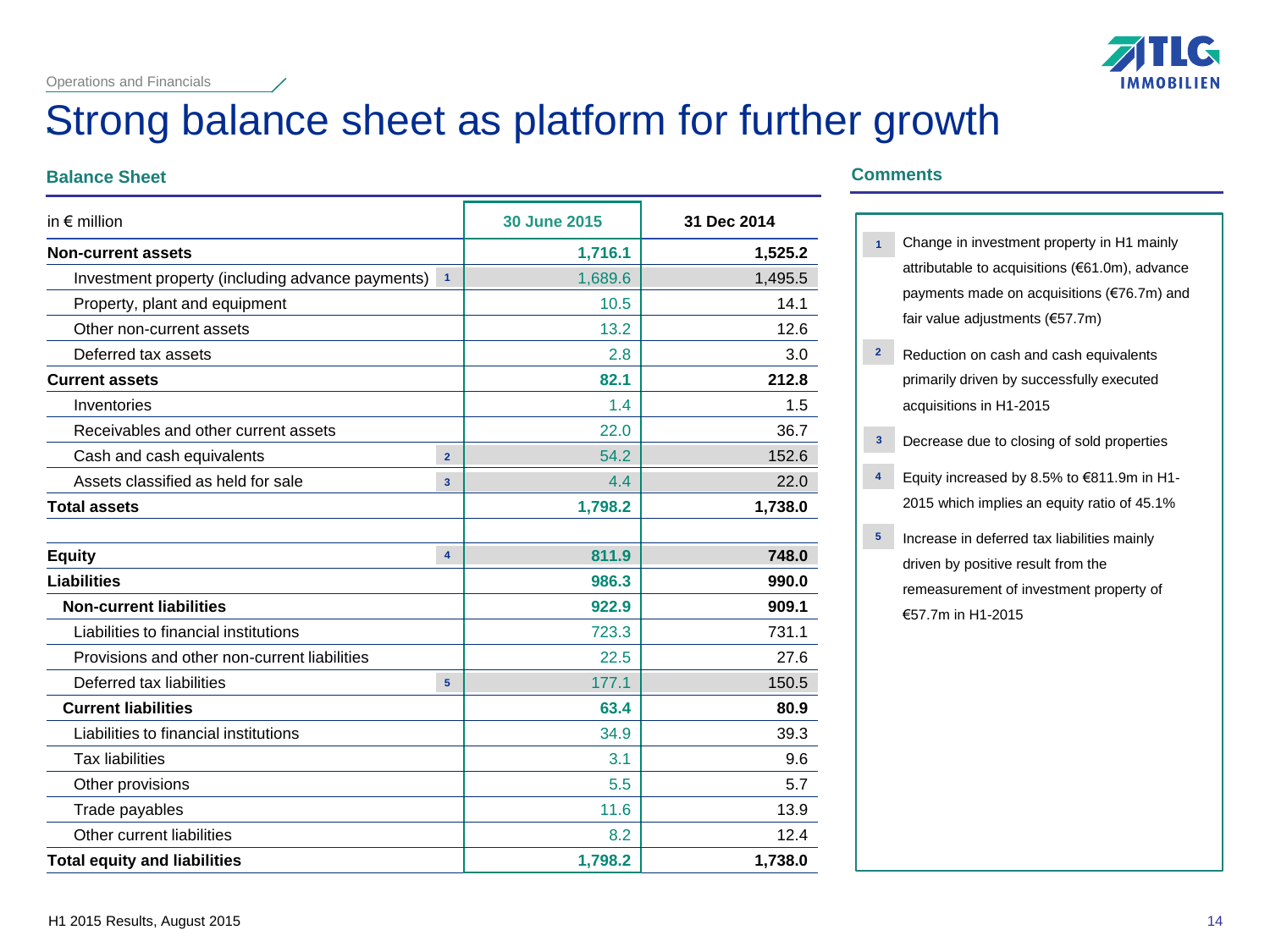

# FFO bridge H1 2015, resulting in total FFO of €31m

### **FFO Reconciliation H1 2015 / H1 2014**

in € million

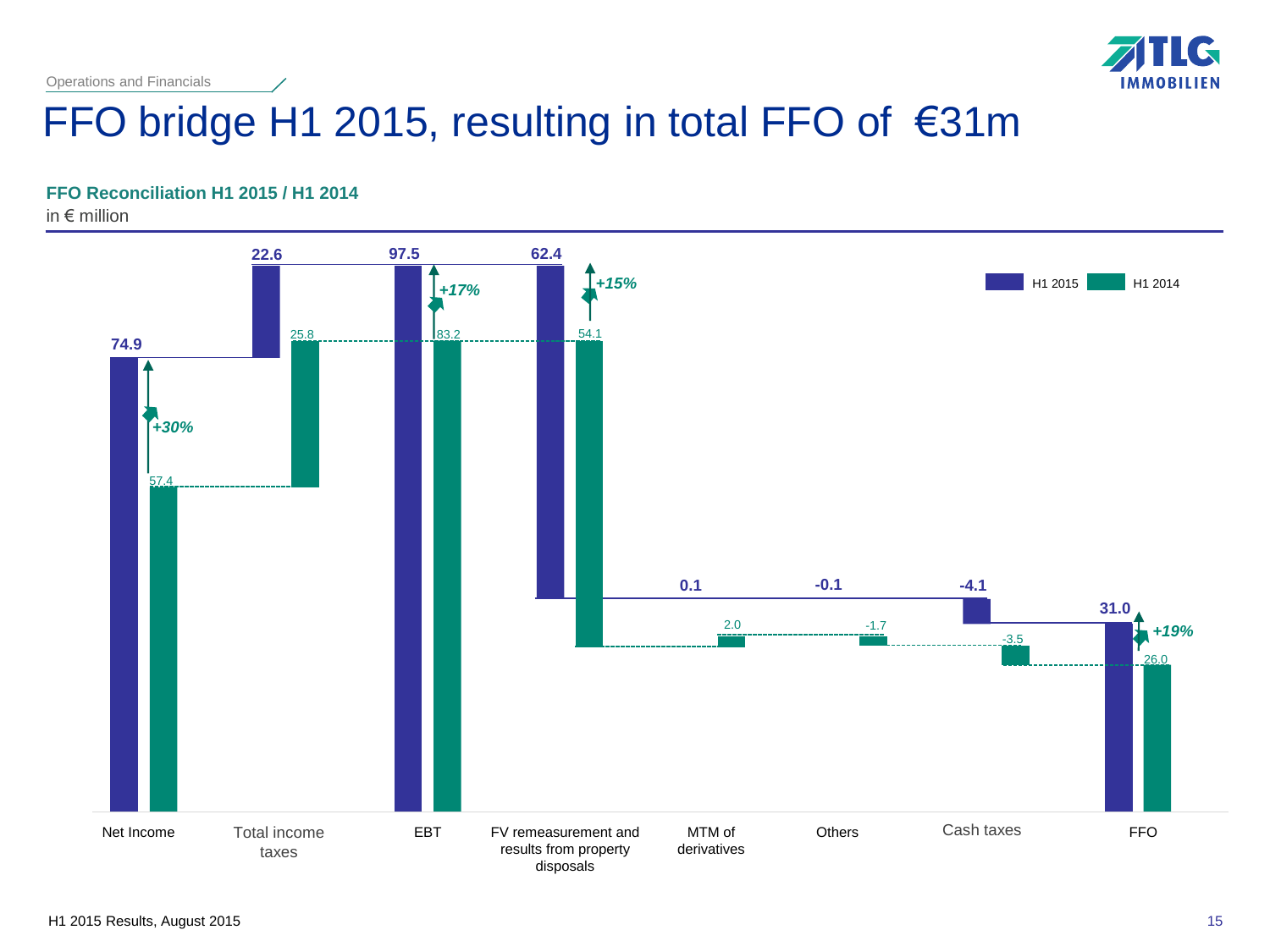

# Significant EPRA NAV growth driving NAV/s to €16.31

### **EPRA NAV H1 2015 reconciliation**



### **Comments**

- **Significant YTD increase of 9.4%** primarily driven by strong profit generation driving net income and increase in property values
- Net income growth mainly driven by strong rental cash flow, positive revaluations, result from the sales of investment properties

### **Quarterly development of EPRA NAV**



(1) Adjusted by non-controlling interests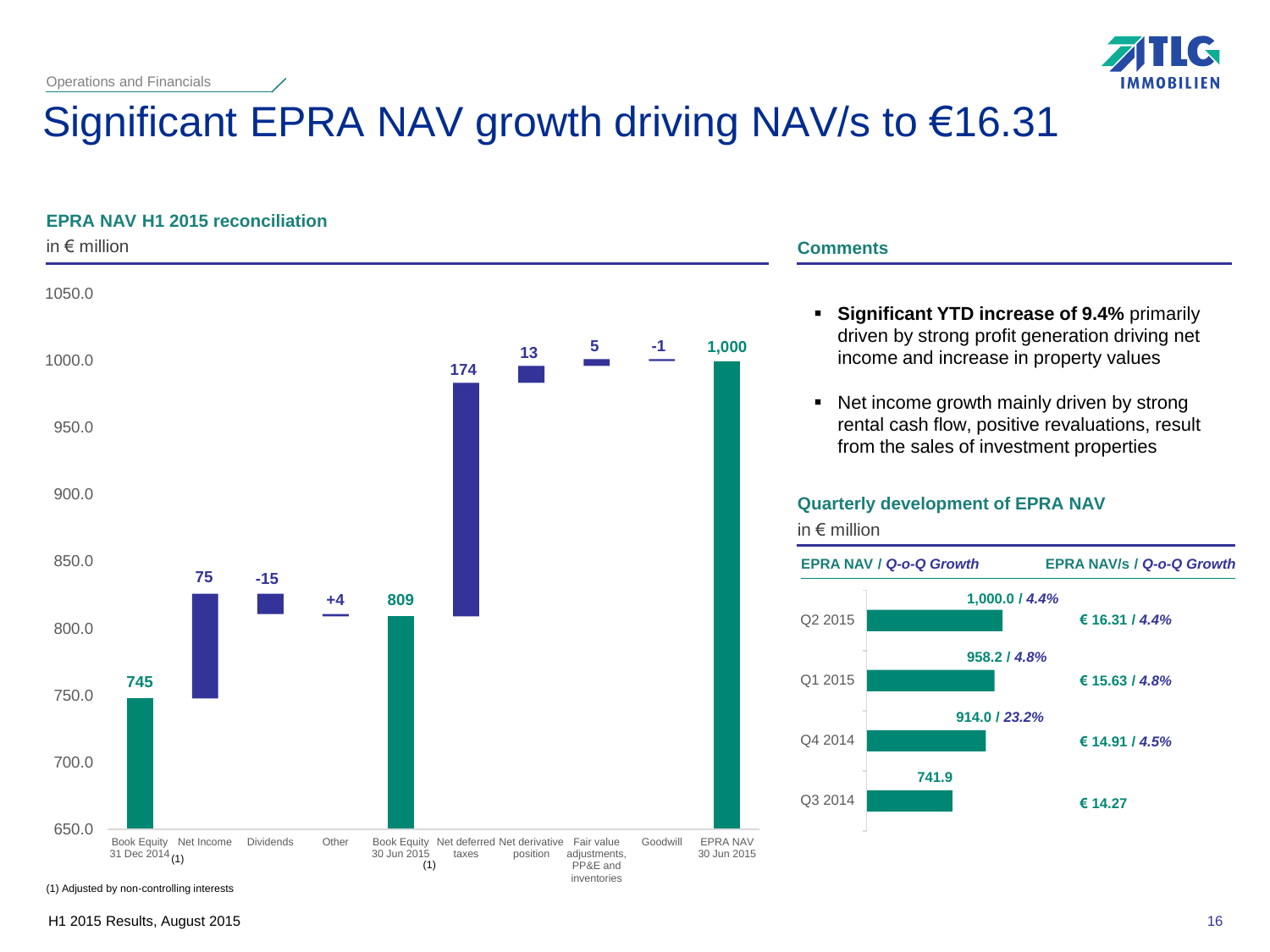

# Focus on fundamental value creation in H1 2015



(1) Semi annual growth of €1.65 per share (EPRA NAV per share growth of €1.40 plus dividend per share of €0.25) divided by EPRA NAV per share as of 31 Dec 2014

- *Aggregate shareholder value growth of €1.65 per share generated in 2015*
- *Equal to 11%(1) semi-annual return, based on EPRA NAV/s at the beginning of 2015*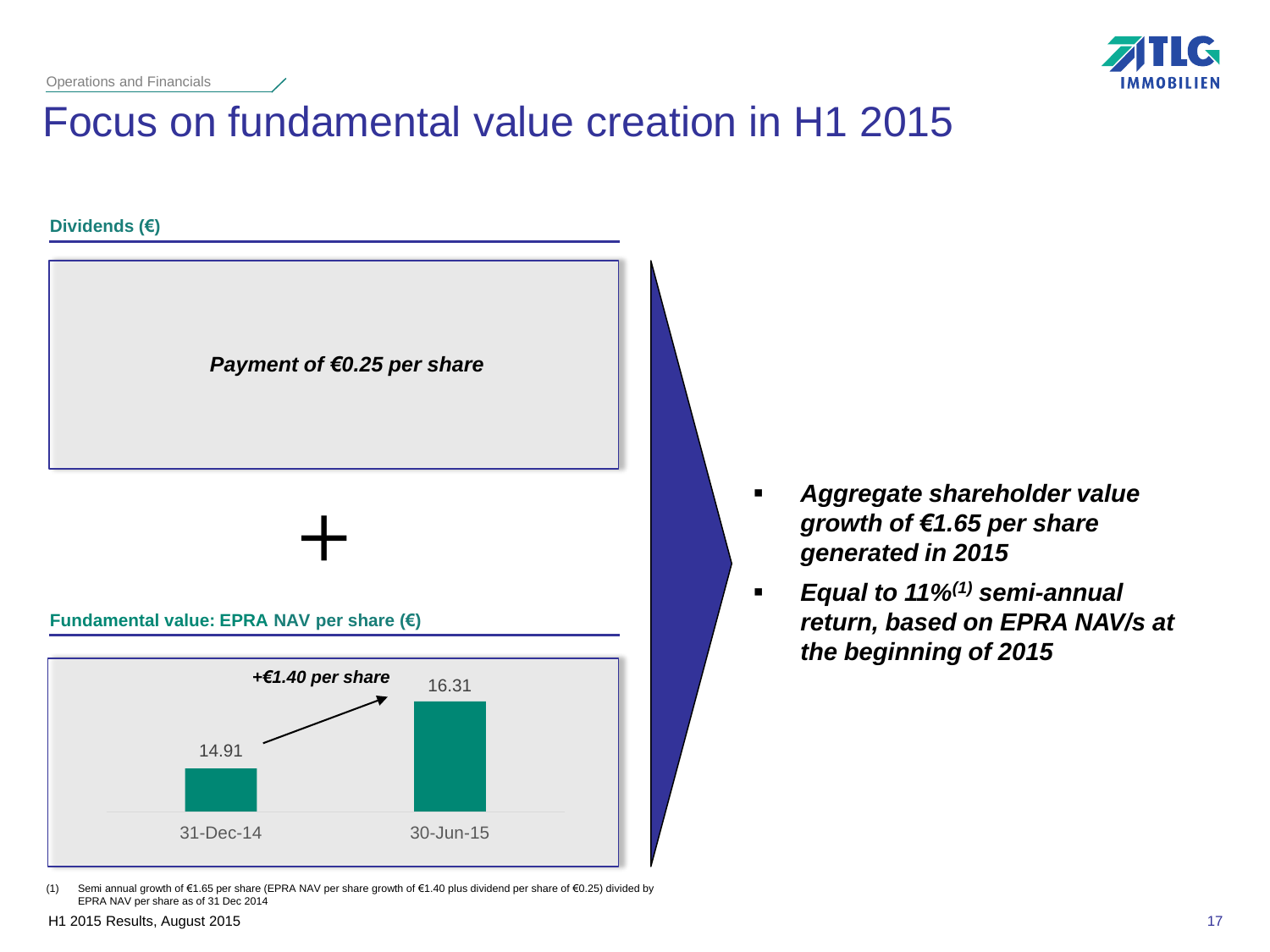

## Unchanged: Conservative financing structure

### **Maturity profile as of 30 June 2015(1)** in € million



| Debt structure and debt service as of 30 June 2015<br>in $\epsilon$ million |      |  |  |
|-----------------------------------------------------------------------------|------|--|--|
|                                                                             |      |  |  |
| Gross debt $(\epsilon m)$                                                   | 758  |  |  |
| Net-LTV (%)                                                                 | 41.3 |  |  |
| Avg. interest rate (%)                                                      | 2.95 |  |  |
| Avg. weighted maturity (years)                                              | 5.2  |  |  |
| Interest rate fixed or hedged (%)                                           | 99   |  |  |

### **Comments**

- **No significant refinancing coming up** before 2018 (less than €90m of maturities)
- Only bank debt and no publicly traded debt securities
- Approx. **62% of gross debt maturing after 2019**

(1) Excluding regular amortisation payments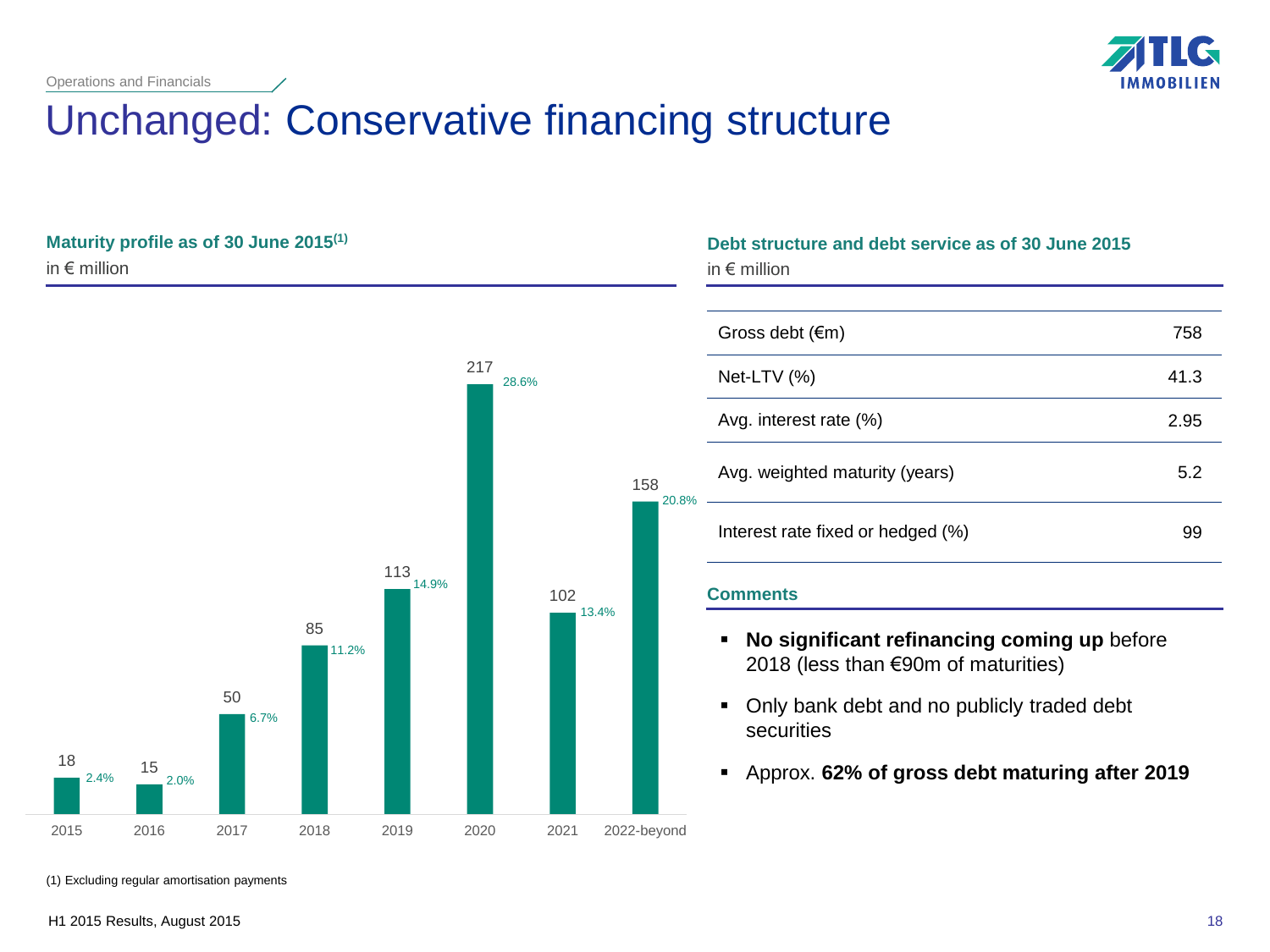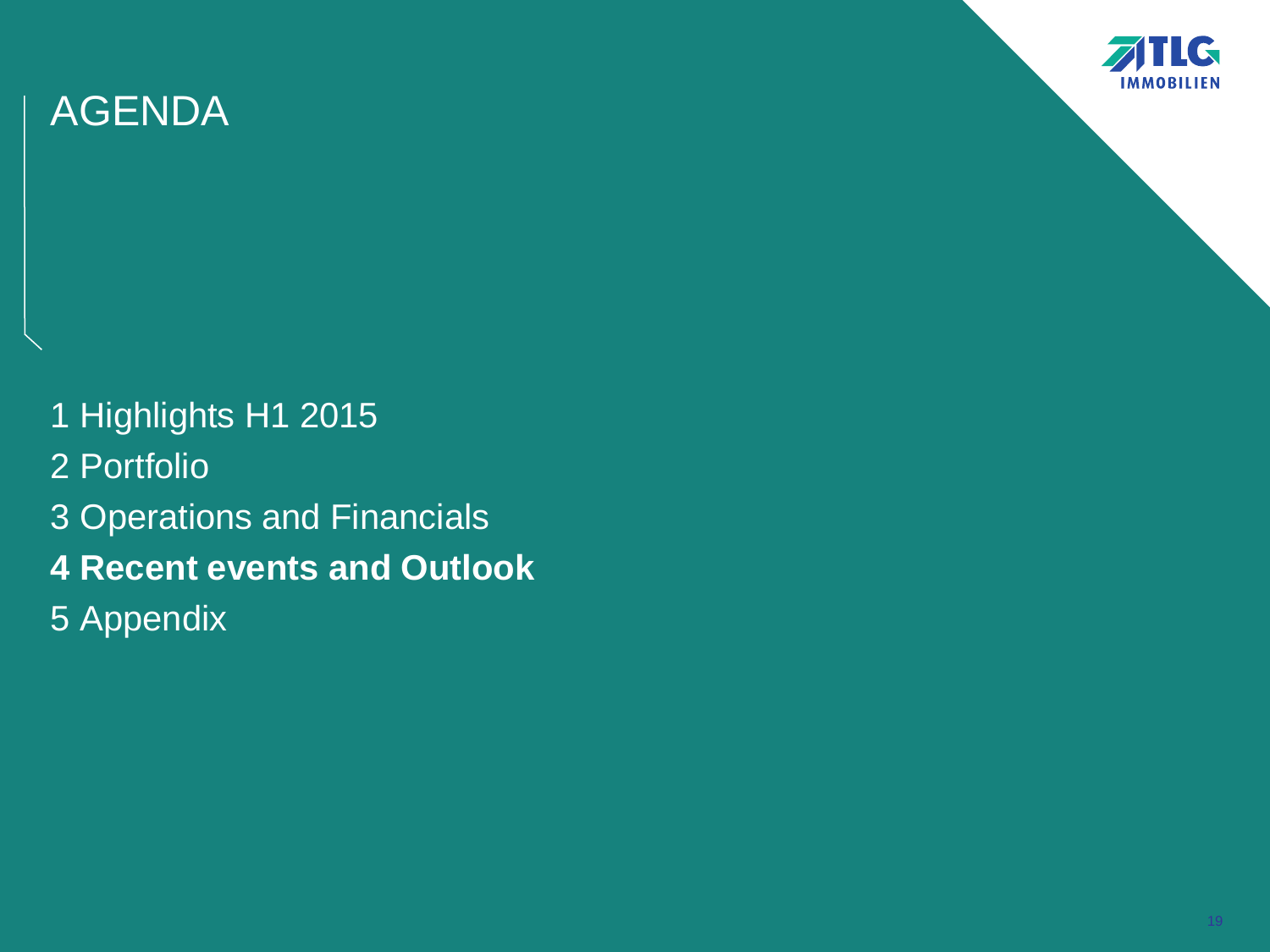Recent events and outlook



## Recent events

**Annual General Meeting** 

- TLG IMMOBILIEN's Annual General Meeting has affirmed course taken by Management Board and Supervisory Board
- All resolutions proposed by the Management Board and Supervisory Board passed with large majority

## **Dividend**

- €0.25 dividend per share resolved; at the upper end of the FFO guidance provided
- Corresponds to €15.3 million that have been paid to shareholders

## **Changes to Supervisory Board**

- Axel Salzmann has left Supervisory Board effective as of 25 June 2015
- **EXTERM** Helmut Ullrich joined the Supervisory Board of TLG IMMOBILIEN as a new member

## **Lone Star exit completed**

Full exit by former major shareholder Lone Star completed

th tttth

Welcoming GIC as new long-term investor in shareholders register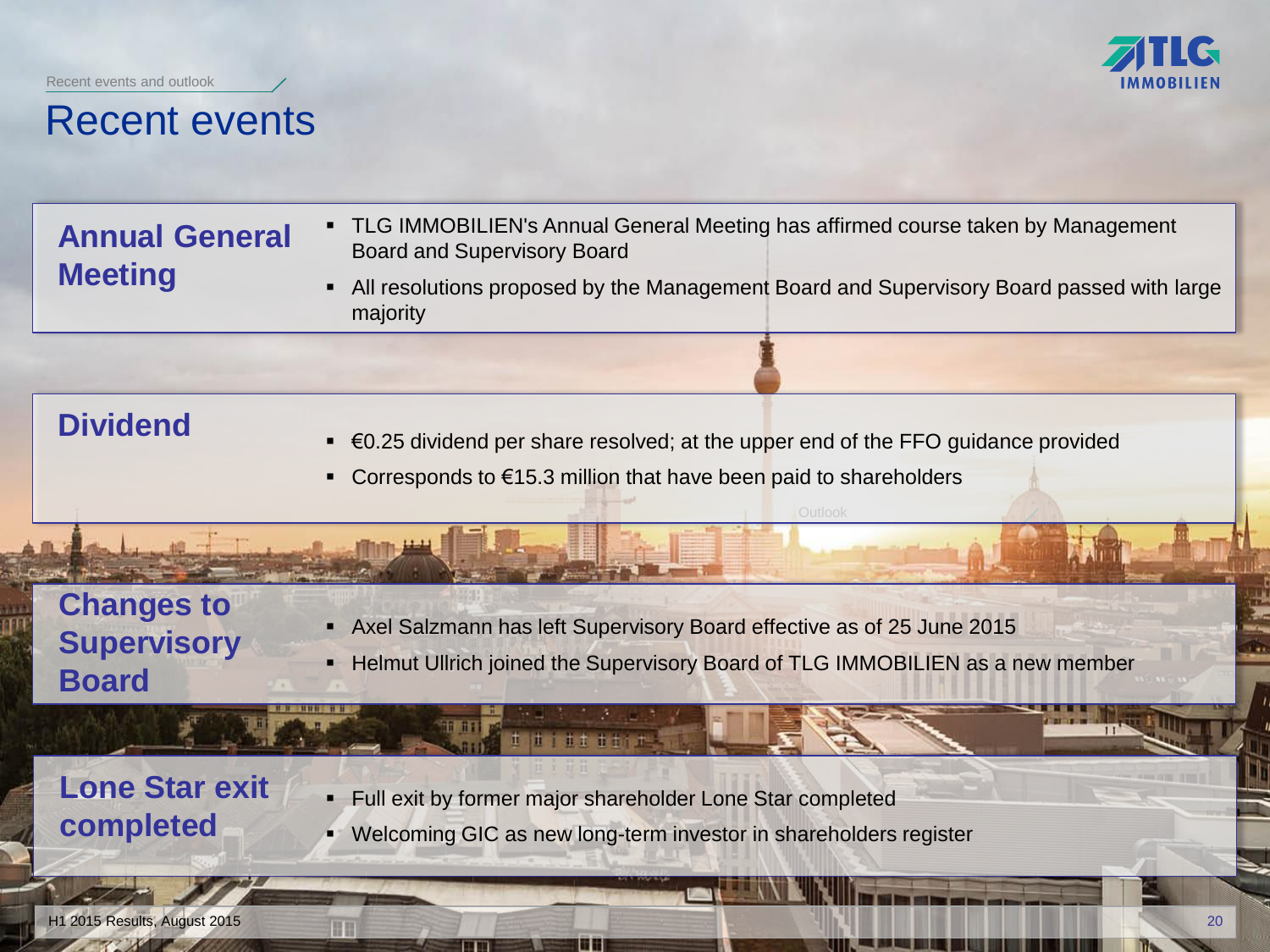Recent events and outlook

## Outlook and guidance for 2015

- Revenues **IPA Continuously drive momentum in rental growth from reduction of office vacancies, focused <b>Revenues** (re-)letting and prolongation of lease contracts
	- **Further disposal of Non-core assets**

## **Acquisitions**

- Maintain acquisition path screening and execution of acquisition opportunities in line with portfolio strategy
- Clear commitment to profitable growth and strategic target of €2bn portfolio size

## **FFO**

■ Significant upward revision of FFO guidance to approx.  $€63m$  for FY 2015, reflecting the positive business development of YTD as well as successful acquisition results

**NAV**

**2015 NAV growth expected to be driven by generation of cash earnings and positive** development of property values in current market environment

th tttth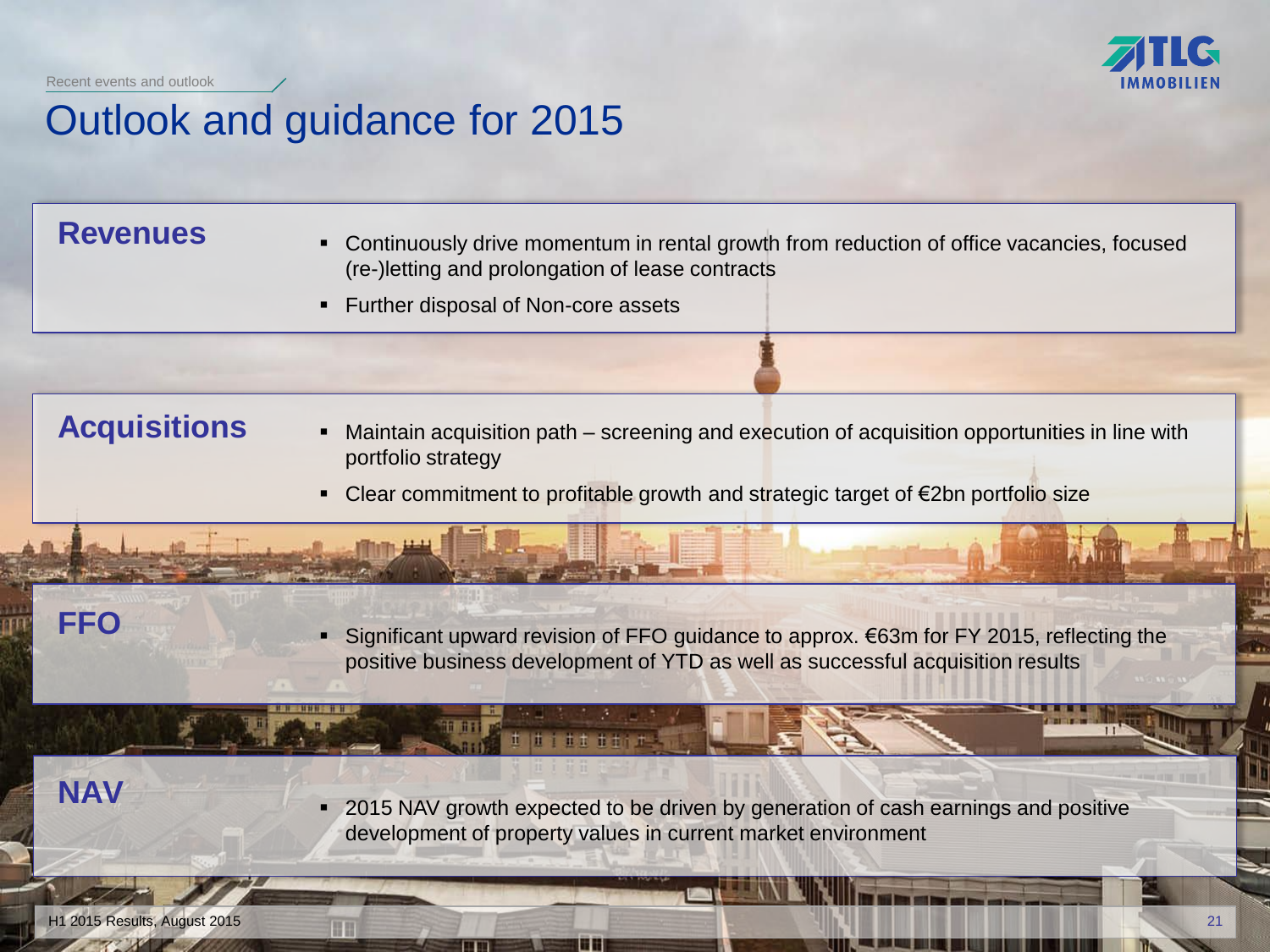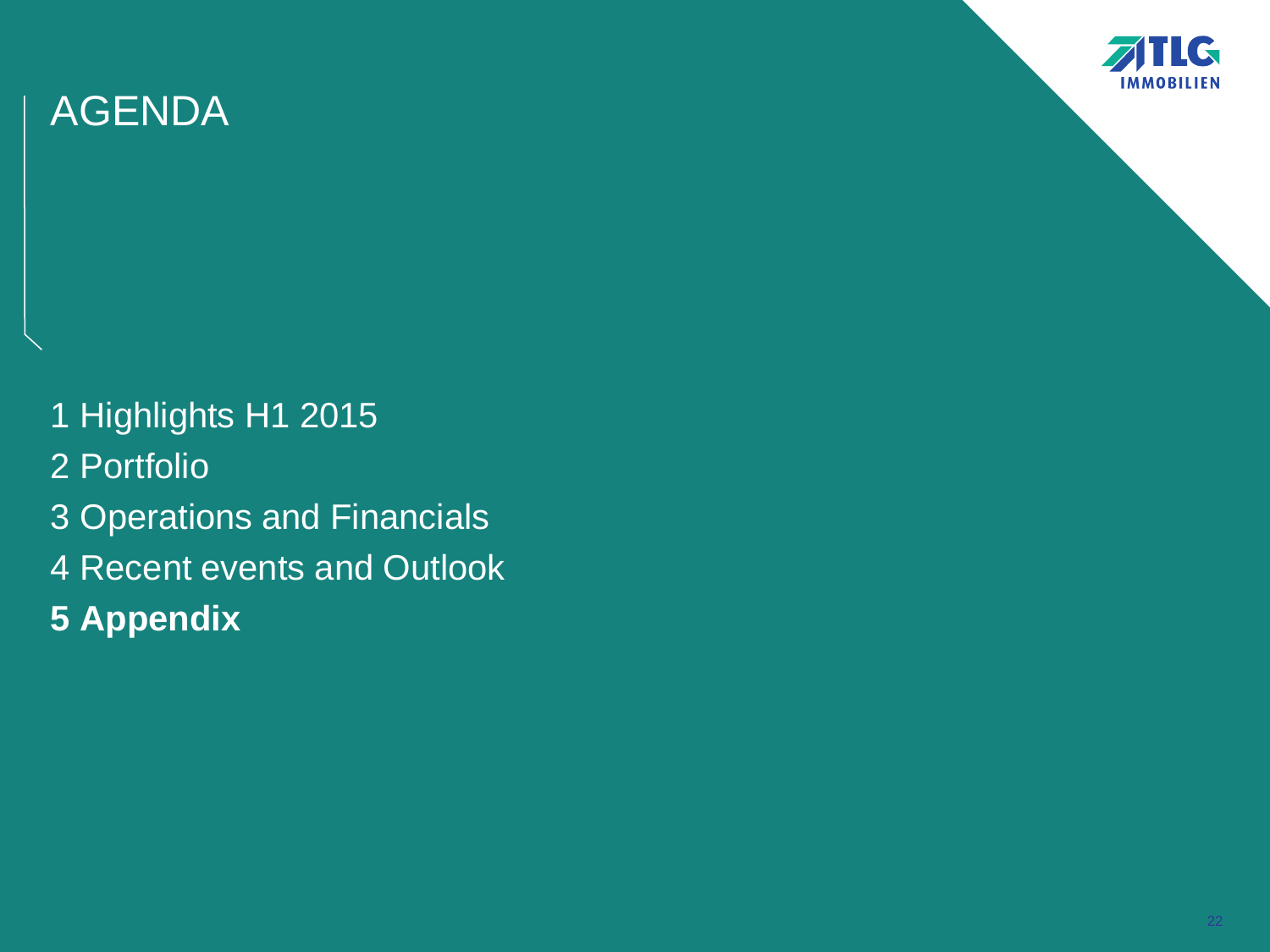

# TLG IMMOBILIEN share information

| Basic share information (as of 20 August 2015) |              |
|------------------------------------------------|--------------|
| Symbol                                         | TLG          |
| Share price (XETRA)                            | €16.82       |
| <b>ISIN</b>                                    | DE000A12B8Z4 |
| Performance since IPO                          | 56%          |
| Primary exchange                               | Xetra        |
| Market capitalization                          | €1,031m      |
| Shares outstanding                             | 61.3 million |



### **Recent changes in shareholder structure**

- **LSREF** has fully exited investment in TLG IMMOBILIEN
- **GIC** has acquired 13.33% stake in TLG

*Shareholdings according to latest voting rights information*

### **Broker coverage**

**Shareholder structure** 



| Analyst coverage        | <b>Target</b>         | Analyst name         | Date        |
|-------------------------|-----------------------|----------------------|-------------|
| Bankhaus Lampe          | €21.0 (Buy)           | Georg Kanders        | 17-Aug-2015 |
| <b>HSBC</b>             | €18.8 (Buy)           | <b>Thomas Martin</b> | 05-Aug-2015 |
| Commerzbank             | €18.5 (Buy)           | Thomas Rothäusler    | 03-Aug-2015 |
| <b>VICTORIAPARTNERS</b> | €16.15 <sup>(1)</sup> | Bernd Janssen        | 03-Jul-2015 |
| J.P. Morgan             | €15.0 (UW)            | Tim Leckie           | 01-Jun-2015 |
| <b>UBS</b>              | €15.5 (Buy)           | Osmaan Malik         | 01-Jun-2015 |
| Kempen & Co.            | €16.0 (OW)            | Remco Simon          | 31-Mar-2015 |

*Source: Bloomberg as 21 August 2015; Research reports (1) Fair Value range of €15.30-17.00*

### **Share performance since IPO**

Appendix

H1 2015 Results, August 2015

23